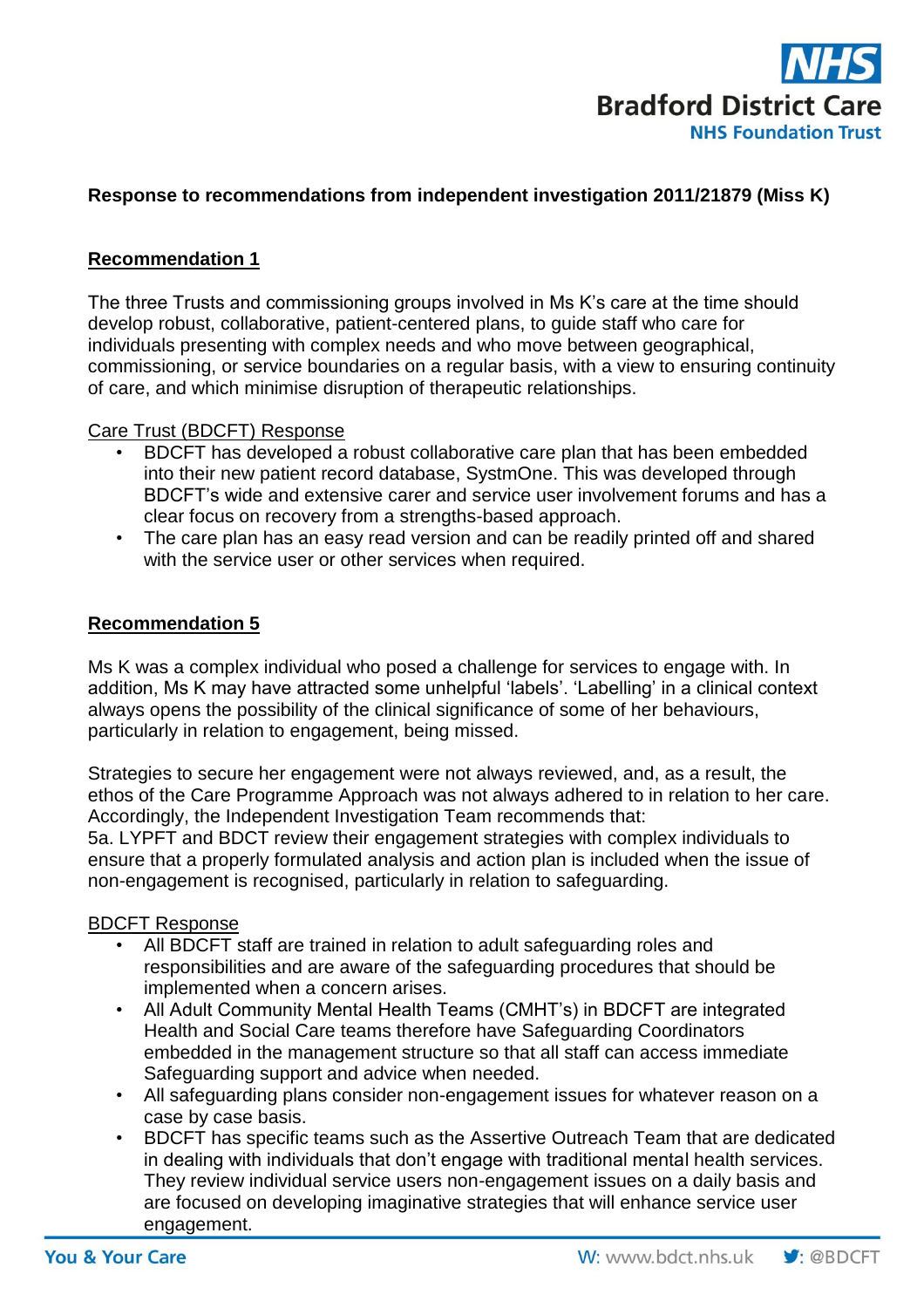# **Recommendation 5**

The Independent Investigation Team also recommends that:

5b. LYPFT and BDCT review their Care Programme Approach and training programmes in order to highlight the philosophical purpose behind Care Programme Approach, rather than focusing on adherence to administrative policies and procedures, important though this is, to ensure that care co-ordination is approached in a reflective manner.

#### BDCFT Response

BDCFT's Care Programme Approach Policy was reviewed in July 2018. The policy has the following principles embedded:

- To provide a holistic, integrated and consistent approach to care management across all services and with our key healthcare providers (social care, primary care and other secondary healthcare providers).
- All service users receiving treatment, care and support will receive quality care based on an individual assessment of their health and social care needs including risk and vulnerability, an evaluation of their strengths, and identification of their goals, aspirations and choices.
- Assessment, care planning and review will focus on improving outcomes for service users and their families across their life domains, helping them to achieve the outcomes that matter to them.
- The approach to assessment, care planning and review will be collaborative, placing the service user and their family at the centre of care in order to maximise their involvement and supporting the principle 'No decision about me without me'.
- Ensuring that the service users' needs are regularly reviewed and kept up to date whilst minimising duplication and repetition.
- Ensuring clear accountability for care planning with a single person who has overall responsibility for care co-ordination.
- Recognising the need to plan and provide care which is sensitive to the individual, recognising diversity in relation to race, faith, age, gender and sexual orientation and other characteristics that the service user may have in order to ensure equitable and appropriate access to services, interventions and information.
- BDCFT has also reviewed Care Co-ordinator training in relation to Rec 5b. The Trust is satisfied that the range and depth of material covered in the training package demonstrates that training is focusing on the principles and philosophy behind the Care Programme Approach, emphasizing collaboration and involvement, encouraging client-orientated goals and focus.

## **Recommendation 6**

6a. The Independent Investigation Team would encourage the three Trusts involved in Ms K's care to consider reviewing the approach which they adopt in providing the families of those involved in incidents with information and support. A significant issue in this case was lack of communication between the various agencies involved in her care including social services who continued to have contact with Ms K following her arrest. The concern of the Independent Investigation Team is that if organisations are focused on who is 'responsible' for an investigation (i.e. whose team saw an individual most or, indeed, last)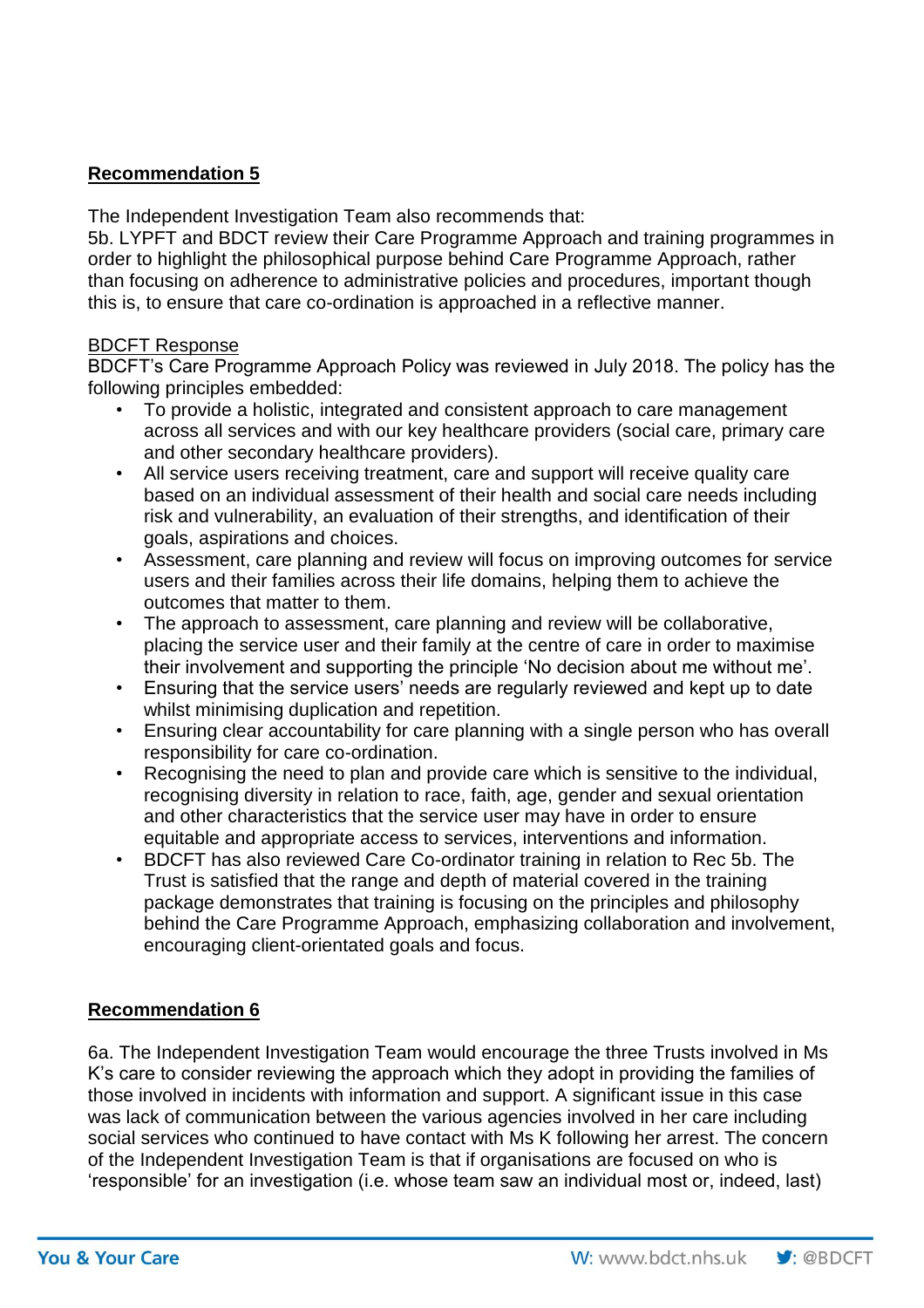then there is a danger that the bigger picture will be missed as organisations fail to come together.

### BDCFT Response

In 2016 the Care Quality Commission (CQC) produced the report Learning, candour and accountability: A review of the way NHS trusts review and investigate the deaths of patients in England.

It showed that in some organisations learning from deaths was not being given sufficient priority and that valuable opportunities for improvements were being missed. Importantly the CQC also point out that there is much more we can do to engage families and carers and recognise their insights and experiences are vital to our learning.

The National Quality Board (NQB) guidance on Learning from Deaths (2017) was the starting point to initiate a standardised approach across the NHS to the way NHS Trusts report, investigate and learn from patient deaths, which should lead to better quality investigations and more embedded learning.

It is the right thing to do to review and investigate deaths where care and service delivery problems occurred so that we can learn and prevent recurrence.

BDCFT has stated its intention to make it a priority to work more closely with families and carers of patients who have died and to ensure meaningful support and engagement with them at all stages, from the notification of the death of their loved one right through to actions taken following from an investigation (if deemed appropriate).

The Trust fully supports the approach it has developed with other mental health trusts in the north of England as part of our collaborative approach to learning from deaths. The trusts participating are:

- Bradford District Care NHS Foundation Trust
- Cumbria Partnership NHS Foundation Trust
- Humber NHS Foundation Trust
- Leeds and York Partnership NHS Foundation Trust
- Northumberland, Tyne and Wear NHS Foundation Trust
- Rotherham, Doncaster and South Humber NHS Foundation Trust
- Sheffield Health & Social Care NHS Foundation Trust
- South West Yorkshire Partnership NHS Foundation Trust
- Tees, Esk and Wear Valley NHS Foundation Trust

The BDCFT Learning from death policy sets out the principles that guide our work and how we will implement them.

This policy works alongside other BDCFT policies listed below

- Being Open Policy
- Serious Incident Policy
- Incident Reporting and Management Policy
- Analysing, Learning From and Responding To, Inspections, Guidance and Internal/ External Reports Policy
- Investigation of Incidents, Complaints and Claims Policy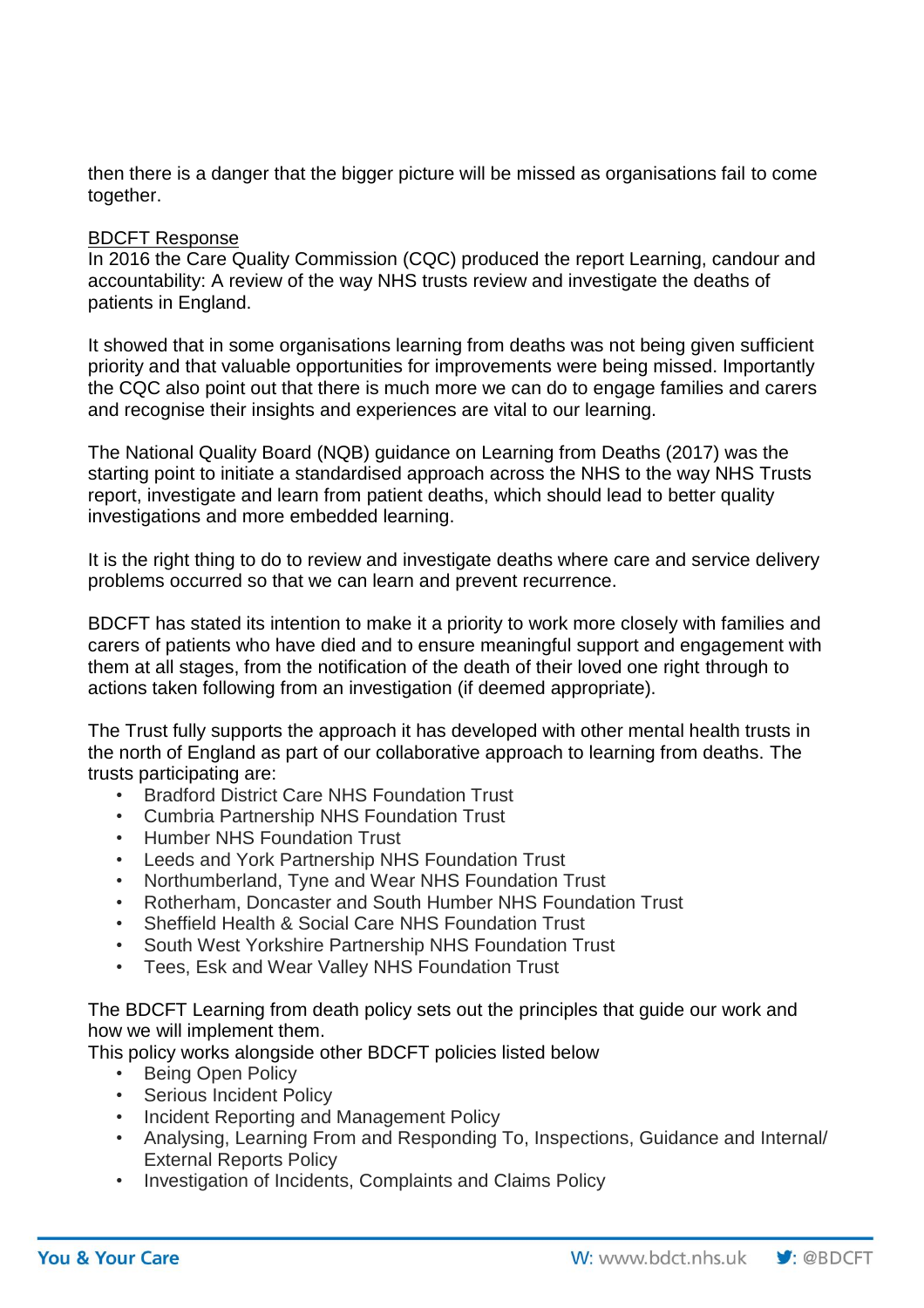## **Recommendation 6b**.

The Trust's review their approach to undertaking investigation when more than one organisation is involved to ensure that a collaborative approach is considered and if appropriate adopted with a view to maximising the learning for each individual organisation.

### BDCFT Response

BDCFT works in line with the Serious Incident Framework 2015 which gives guidance on how to investigate collaboratively when more than one organisation is involved in the section titled, Involvement of multiple providers.

The Serious Incident Framework states that "often more than one organisation is involved in the care and service delivery in which a serious incident has occurred. The organisation that identifies the serious incident is responsible for recognising the need to alert other providers, commissioners and partner organisations as required in order to initiate discussions about subsequent action.

All organisations and agencies involved should work together to undertake one single investigation wherever this is possible and appropriate.

Commissioners should help to facilitate discussions relating to who is the most appropriate organisation to take responsibility for co-ordinating the investigation process.

Commissioners themselves should provide support in complex circumstances. Where no one provider organisation is best placed to assume responsibility for co-ordinating an investigation, the commissioner may lead this process.

Often in complex circumstances separate investigations are completed by the different provider organisations. Where this is the case organisations (providers and commissioners and external partners as required) must agree to consider cross boundary issues i.e. the gaps in the services that may lead to problems in care. The contributing factors and root causes of any problems identified must be fully explored in order to develop effective solutions to prevent recurrence. Those responsible for coordinating the investigation must ensure this takes place. This activity should culminate in the development of a single investigation report. Development, implementation and monitoring of subsequent action plans by the relevant organisations must be undertaken in line with guidance outlined in part three of this Framework".

BDCFT is part of a Federation of NHS Trusts within West Yorkshire with Bradford District Care NHS Foundation Trust (BDCFT), Leeds & York Partnership NHS Foundation Trust (LYPFT) and South West Yorkshire Partnership NHS Foundation Trust (SWYPFT) who have agreed to work collaboratively to deliver the West Yorkshire suicide prevention strategy across the West Yorkshire area, working across geographical and organisational boundaries in WY to deliver WY suicide prevention strategy, and to discuss serious incidents to include:

- Developing actions in response to strategic objectives
- Sharing good practice
- Pooling resources and develop business cases